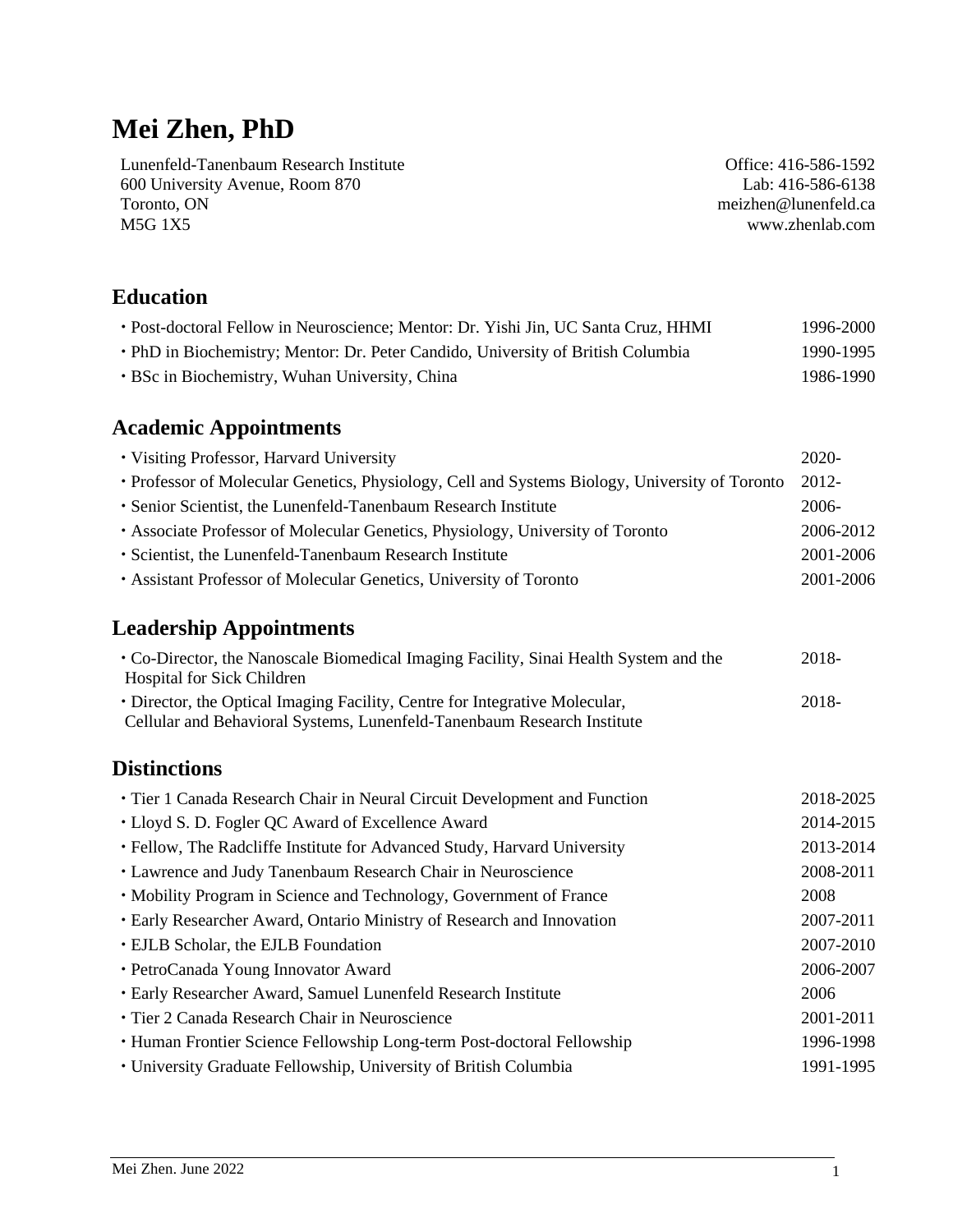### **Service**

| • Graduate Advisory Team, Department of Molecular Genetics, University of Toronto                                                                | 2019-     |
|--------------------------------------------------------------------------------------------------------------------------------------------------|-----------|
| • Graduate Admissions Committee, Department of Molecular Genetics, University of Toronto                                                         | 2018-     |
| · Advisory Board Member, WormBase                                                                                                                | 2018-     |
| • Steering Committee, Research Coordination Network on Comparative Neurobiology, NSF                                                             | $2017 -$  |
| • Review Committee, Canadian Gairdner Foundation                                                                                                 | 2015-2018 |
| • Review Committee, Radcliffe Institute, Harvard University                                                                                      | 2014-     |
| • Graduate Admissions Committee, Department of Physiology, University of Toronto                                                                 | 2014-2016 |
| • Graduate Awards Committee, Department of Physiology, University of Toronto                                                                     | 2014-2016 |
| • Graduate Awards Committee, Department of Molecular Genetics, University of Toronto                                                             | 2010-2017 |
| · Scholarship Committee, Ontario Graduate Scholarship                                                                                            | 2008-2010 |
| • Steering Committee, Collaborative Graduate Program in Developmental Biology,<br>University of Toronto                                          | 2006-2012 |
| • Scholarship Committee, School of Graduate Studies, University of Toronto                                                                       | 2006-2007 |
| • Reviewer for Journals (Nature, Science, Neuron, eLife, Current Biology, Nature Methods,<br>PLoS Genetics, PLoS Biology, Development, Genetics) | $2001 -$  |
| • Reviewer for Grant Panels (NIH, NSF, the Brain Initiative, CIHR, CRC, NSERC, ERC,<br>Human Frontier Science Program, Allen Foundation)         | $2001 -$  |
| · Supervisory Committee Member for thesis studies (BSc, MSc, PhD), University of Toronto                                                         | $2001 -$  |
|                                                                                                                                                  |           |

# **International Conferences and Courses**

| • Scientific Course Lecturer and Consultant, Neural Systems & Behaviour, MBL   | 2018      |
|--------------------------------------------------------------------------------|-----------|
| • Co-organizer, International C. elegans meetings and workshops                | 2008-2017 |
| • Co-organizer, American Society for Cell Biology                              | 2013      |
| • Program Advisor, 2012 Gairdner Award Neural Symposium                        | 2012      |
| • Neural Symposium, Lunenfeld-Tanenbaum Research Institute                     | 2011      |
| • Coordinator and Instructor, C. elegans course, Cold Spring Harbor Laboratory | 2008-2010 |

# **Teaching**

*International*

- Neural Systems & Behavior, Marine Biological Laboratory, Woods Hole, MA, USA
- *C. elegans*, Cold Spring Harbor Laboratory, Cold Spring, NY, USA
- Developmental Neurobiology, Okinawa Institute of Science and Technology, Japan

### *University of Toronto*

 Comparative Connectomics Using Random Graph Theory (Summer Undergraduate Data Science Research Program, Data Sciences Institute)

- JDB1025H: Developmental Biology (Collaborative Program in Developmental Biology)
- JYG1555H: Cellular and Molecular Neurobiology (Physiology)
- MMG1012H: Advanced Imaging: Techniques and Application in Biological Systems (Molecular Genetics)
- MMG1012H: Developmental Neurobiology (Molecular Genetics)
- MGY480Y: Undergraduate Research Thesis Course (Fourth Year)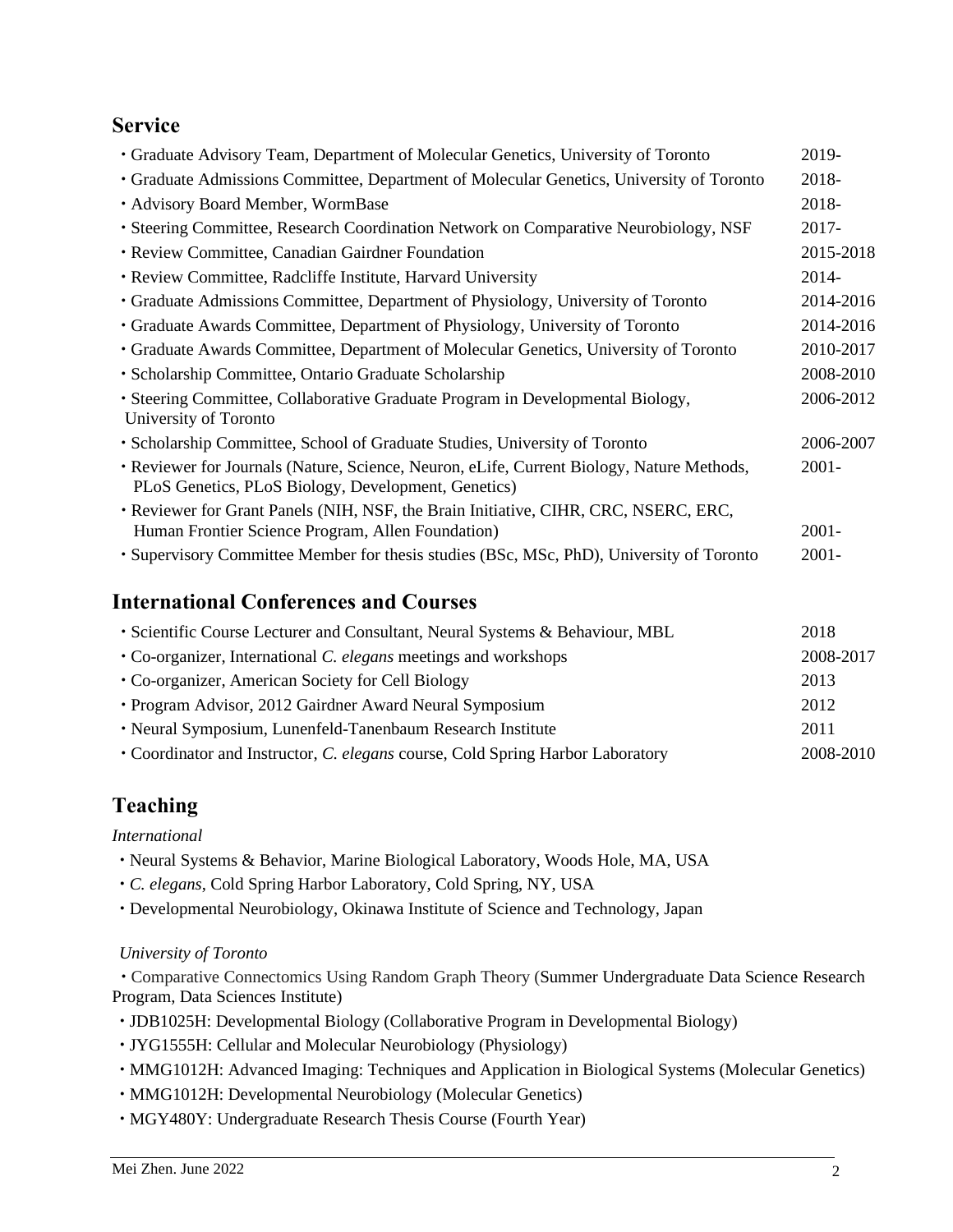- MGY399Y: Undergraduate Research Opportunity Program (Third Year)
- MGY299Y: Undergraduate Research Opportunity Program (Second Year)

### **Publications**

*(\*: shared correspondence)*

#### *Connectomics*

- Mulcahy B, Witvliet D, Mitchell JM, Schalek RL, Berger D, Wu Y, Holmyard D, Lu Y, Ahamed T, Samuel ADT, Chisholm AD, Lichtman JW, Zhen M. (2022). **Post-embryonic maturation of the C. elegans motor circuit**. Under review, *Current Biology*.
- Chen L, Liu Y, Su P, Hung W, Li H, Wang Y, Yue Z, Ge M, Wu Z, Zhang Y, Fei P, Chen L, Tao L, Mao H, Zhen M, Gao S. (2021). **Escape Steering by Cholecystokinin Peptidergic Signaling.** *Cell Reports* 38(6): 110330. PMID: 35139370.
- Witvliet D, Mulcahy B, Mitchell JM, Meirovitch Y, Berger DR, Wu Y, Liu Y, Koh WR, Parvathala R, Holmyard D, Schalek RL, Shavit N, Chisholm AD, Lichtman JW\*, Samuel ADT\*, Zhen M\* (2021) **Connectomes across development reveal principles of brain maturation in** *C. elegans. Nature* 596: 257-261. PMID 34349261.
- Britz S, Markert SM, Witvliet D, Steyer AM, Tröger S, Mulcahy B, Kollmannsberger P, Schwab Y, Zhen M, Stigloher C. (2021). **Structural analysis of the** *C. elegans* **dauer larval anterior sensilla by Focused Ion Beam-Scanning Electron Microscopy**. *Frontiers in Neuroanatomy* 15:732520. PMID: 34819841
- Cuentas-Condori A, Mulcahy B, He S, Palumbos S, Zhen M, Miller DM III. (2019) *C. elegans*  **neurons have functional dendritic spines** *eLife* 8: e47918. PMID: 31584430.
- Mulcahy B\*, Witvliet D, Holmyard D, Mitchell J, Chisholm A, Samuel ADT\*, Zhen M\*. (2018) **A Pipeline for Volume Electron Microscopy of the** *Caenorhabditis elegans* **Nervous System.** *Frontiers in Neural Circuits* 12:94. PMID: 30949033.
- Kaltdorf KV, Theiss M, Markert SM, Zhen M, Dandekar T, Stigloher C, Kollmannsberger P. (2018) **Automated classification of synaptic vesicles in electron tomograms of** *C. elegans* **using machine learning**. *PLoS One Computational Biology* 13(10):e0205348. PMID: 30296290.
- Markert SM, Britz S, Proppert S, Lang M, Witvliet D, Mulcahy B, Sauer M, Zhen M, Bessereau JL, Stigloher C. (2016) **Filling the gap: adding super-resolution to array tomography for correlated ultrastructural and molecular identification of electrical synapses at the** *C. elegans* **connectome**. *[Neurophotonics](http://www.ncbi.nlm.nih.gov/pubmed/?term=Neurophoton+3%284%29%3A+041802%2C)* 3(4): 041802. PMID: 27175373.

#### *Circuits*

- Lu Y, Ahamed T, Mulcahy B, Witvliet D, Guan SA, Hung W, Meng J, Wen Q, Samuel ADT, Zhen M.\* (2021). **Extrasynaptic signaling enables an asymmetric juvenile motor circuit to produce a symmetric gait.** Under review, *Current Biology*.
- Susoy V, Hung W, Witvliet D, Whitener JE, Wu M, Graham BJ, Zhen M, Venkatachalam V, Samuel ADT. (2021). **Natural sensory context drives diverse brain-wide activity during** *C. elegans* **mating.** *Cell* 184(20): 5122-5137.e17. PMID: 34534446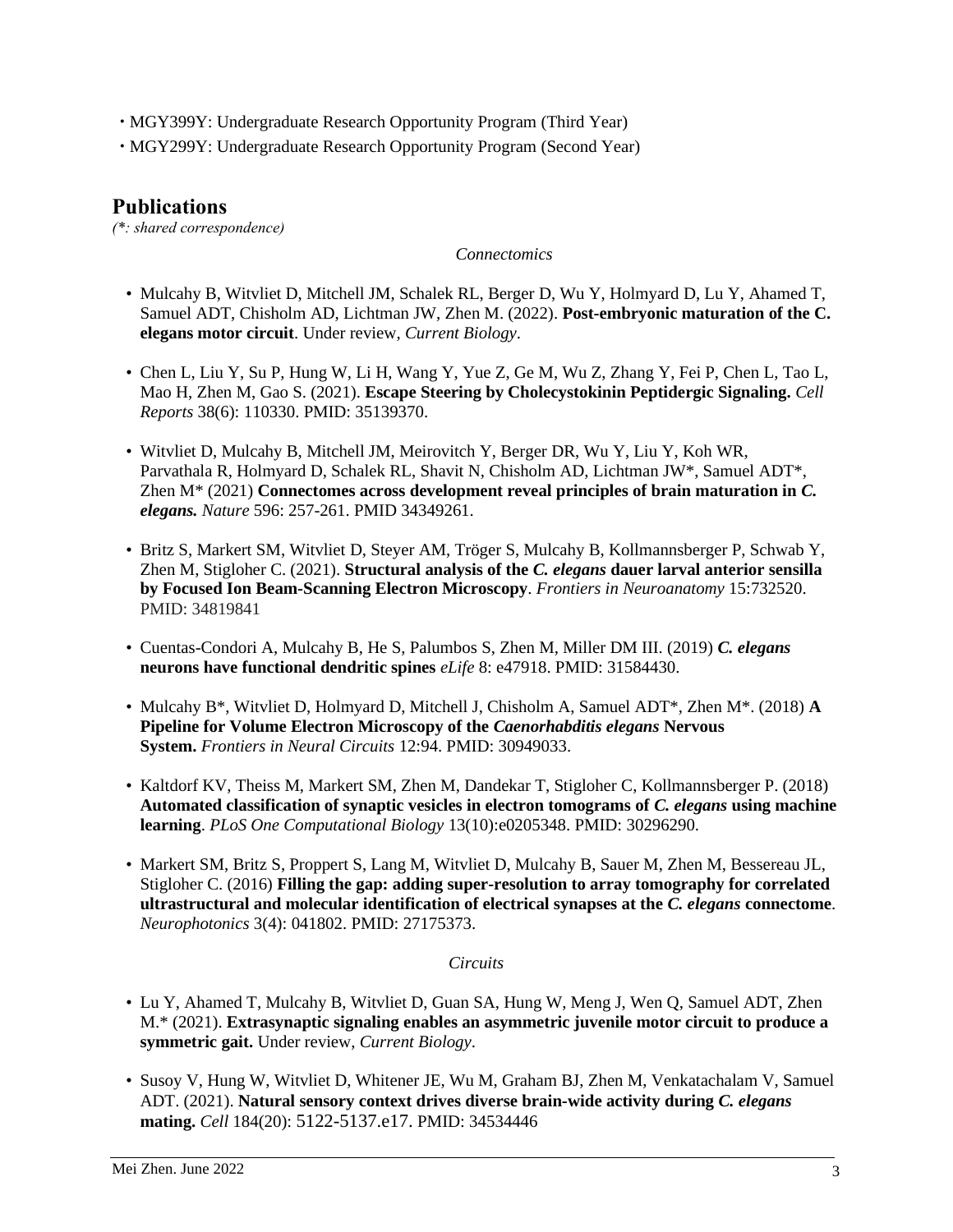- Ji N, Venkatachalam V, Rodgers H, Hung W, Kawano T, Clark C, Lim M, Alkema MJ\*, Zhen M\*, Samuel ADT\*. (2021) **Corollary discharge promotes a sustained motor state in a neural circuit for navigation.** *eLife* 2021;10:e68848. PMID: 33880993
- Yuan W, Zhang X, Qi X, Hung W, Florman J, Huo J, Xu T, Xie Y, Alkema M, Zhen M, Wen Q (2020) **Flexible motor sequence generation during stereotyped escape responses.** eLife 2020;9:e56942/ PMID: 32501216. PMCID: PMC7338056.
- Ao Y, Zeng K, Yu B, Miao Y, Hung W, Zhen M, Yang X, Zhang Y, Gao S. (2019) **An Upconversion Nanoparticle Enables Near Infrared-Optogenetic Manipulation of the** *C. elegans* **Motor Circuit.** *ACS Nano* 13(3): 3373-3386. PMID: 30681836.
- Wen Q\*, Gao S\*, Zhen M\*. (2018) *C. elegans* **excitatory ventral cord motor neurons derive rhythm for body undulation**. *Phil. Trans. R. Soc. B*. 373(1758). PMID: 30201835.
- Xu T, Huo J, Shao S, Po M, Kawano T, Lu Y, Qu M, Zhen M, Wen Q. (2018) **A descending pathway through electrical coupling facilitates undulatory wave propagation in** *C. elegans*. *PNAS* 115(19): E4493-E4502. PMID: 29686107.
- Gao S\*, Guan S, Fouad AD, Meng J, Huang Y, Li Y, Alcaire S, Hung W, Kawano T, Lu Y, Qi YB, Jin Y, Alkema M, Fang-Yen C, Zhen M\*. (2018) **Excitatory Motor Neurons are Local Oscillators for Reverse Locomotion.** eLife 6:e299915. PMID: 29360035.
- Lim MA\*, Chitturi J, Laskova V, Meng, J, Findeis D, Wiekenbert A, Mulcahy B, Luo L, Li Y, Lu Y, Hung W, Qu Y, Ho C, Holmyard D, McWhirter R, Ni J, Samuel ADT, Miller DM, Schnabel R, Calarco JA, Zhen M\*. (2016) **Neuroendocrine modulation sustains the** *C. elegans* **forward motor state.** [eLife.](https://www-ncbi-nlm-nih-gov.myaccess.library.utoronto.ca/pubmed/?term=Neuroendocrine+Modulation+Sustains+the+C.+elegans+Forward+Motor+State) e19887, 2016. PMID: 27855782. PMCID: PMC5120884.
- Venkatachalam V\*, Ji N, Wang X, Clark C, Mitchell JK, Klein M, Tabone CJ, Florman J, Ji H, Greenwood J, Chisholm AD, Srinivasan J, Alkema M\*, Zhen M\*, Samuel ADT\*. (2016) **Panneuronal imaging in roaming** *Caenorhabditis elegans***.** *[PNAS](http://www.ncbi.nlm.nih.gov/pubmed/?term=Pan-neuronal+Imaging+in+Roaming+Animals.+PNAS+113%3A+E1082-88)* 113(8): E1082-8. PMID: 26711989. PMCID: PMC4776525.
- Ardeshiri R, Mulcahy B, Zhen M, Rezai P. (2016) **A Hybrid Microfluidic Device for On-demand Orientation and Multidirectional Imaging of** *C. elegans* **Organs and Neurons**. *Biomicrofluidics*  10(6): 064111. eCollection 2016. PMID: 27990213. PMCID: PMC5135714.
- Zhen M\* and Samuel ADT.\* (2015) *C. elegans* **locomotion: small circuits, complex functions**. *Curr Opin Neurobiol.* 33:117-126. PMID: 25845627.
- Wen Q, Po MD, Hulme E, Chen S, Liu X, Kowk SW, Gershow M, Leifer AM, Butler V, Fang-Yen C, Kawano T, Schafer WR, Whitesides G, Wyart M, Chklovskii DB, Zhen M, Samuel, ADT (2012) **Proprioceptive coupling within motor neurons drives** *C. elegans* **forward locomotion**. *Neuron* 76(4): 750-761. PMID: 23177960.
- Kawano T, Po MD, Gao S, Leung G, Ryu WS, Zhen M\*. (2011) **An Imbalancing Act: Gap Junctions Reduce the Backward Motor Circuit Activity to Bias** *C. elegans* **for Forward Locomotion**. *Neuron* 72(4): 572-586. PMID: 22099460.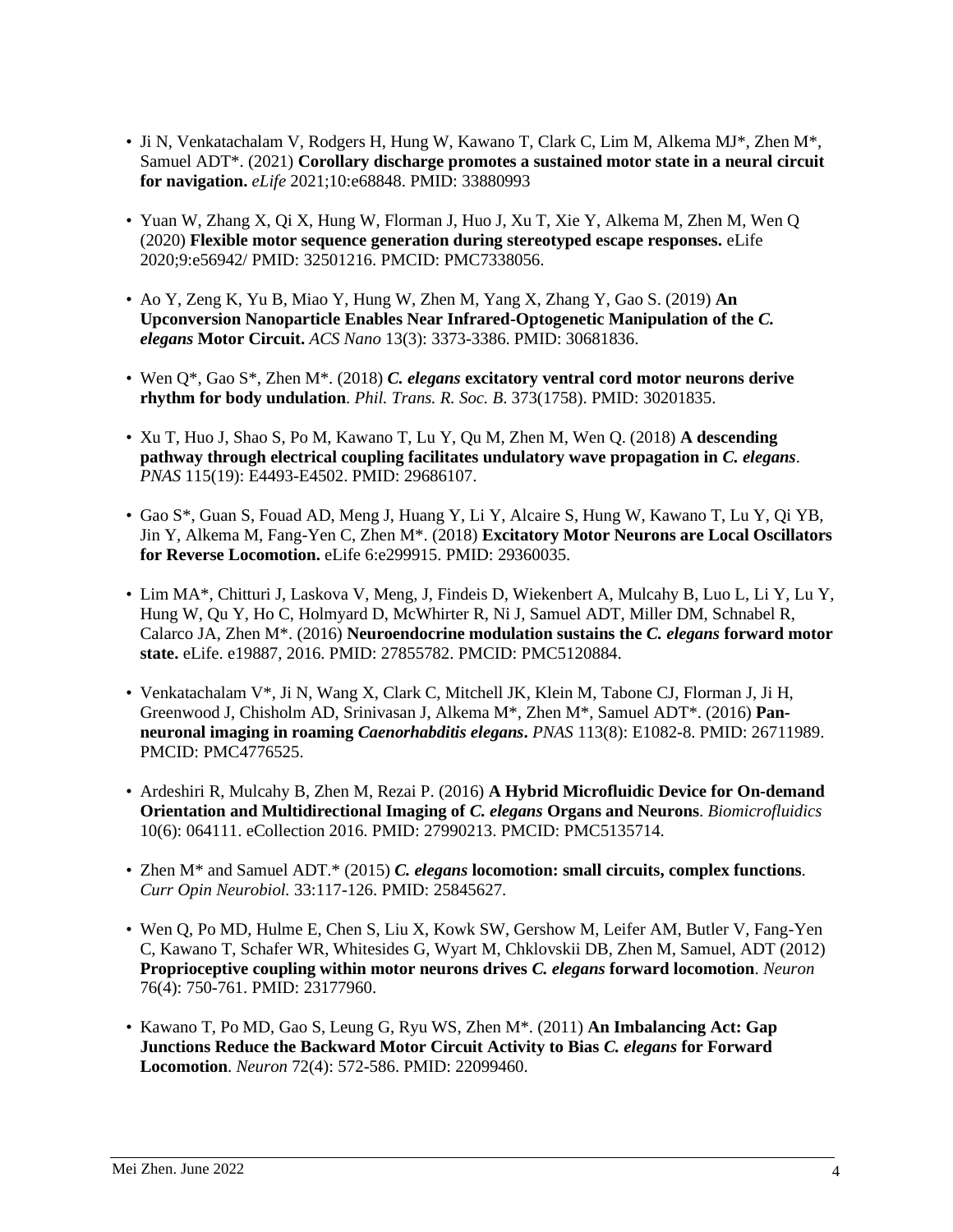- Gao S and Zhen M.\* (2011) **Action potentials drive body wall muscle contractions in**  *Caenorhabditis elegans. PNAS* 108(6): 2557-2562. PMID: 21248227.
- Liewald JF, Brauner M, Stephens GJ, Bouhours M, Schultheis C, Zhen M, Gottschalk A. (2008) **Optogenetic analysis of synaptic function**. *Nature Methods* 5(10): 895-902. PMID: 18794862.

#### *Methods*

- Pavarino, EC, Yang, E, Dhanyasi, N, Wang, M, Bidel, F, Lu, X, Yang, F, Mukesh, BR, Drescher, B, Katz, PS, Zhen, M, Lichtman, JW, Meriovitch, Y (2022). **mEMbrain: an interactive deep learning tool for labeling and segmenting electron microscopy datasets**. Under review, *Frontiers Neuroanatomy*.
- Dong XK, Kheiri K, Lu YN, Xu ZY, Zhen M, Liu XY. (2021). **Towards a live soft microrobot: optogenetic locomotion control of** *Caenorhabditis elegans*. *Science Robotics* 6(55): eabe3950. PMID: 34193562.
- Wang Z, Zhu L, Zhang H, Li G, Li C, Yi L,Yang Y, Ding Y, Zhen M, Gao S, Hsiai T, Fei P. (2021) **Real-time volumetric reconstruction of biological dynamics with light-field microscopy and deep learning**. *Nature Methods*. 18: 551-556. PMID: 33574612.
- Zhao F, Yang Y, Li Y, Jiang H, Xie X, Yu T, Wang X, Liu Q, Zhang H, Jia H, Liu S, Zhen M, Zhu D, Gao S, Fei P. (2020) **Efficient and cost-effective 3D cellular imaging by sub-voxel-resolving light-sheet add-on microscopy**. *J. Biophotonics* 13(6):e201960243. PMID: 32077244.
- Luyben TT, Rai J, Li H, Georgiou J, Avila A, Zhen M, Collingridge GL, Tominaga T, Okamoto K (2020) **Optogenetic manipulation of postsynaptic cAMP using a novel transgenic mouse line enables synaptic plasticity and enhanced depolarization in the hippocampal dentate gyrus**. *Frontiers in Neural Circuits* 14, No. 24. PMID: 32581725. PMCID: PMC7283606.

### *Neuronal Excitability*

- Meng J., Ahamed T., Yu, B., Hung, W., El Mouridi, S., Leclercq-Blondel, A, Gendrel, M. Wang, Z., Chen, L., Wen, Q., Boulin, T., Gao, S., Zhen, M (2022). **A descending interneuron with depolarized resting membrane potential controls C. elegans motor states**. Under review, *Journal of Neuroscience*.
- Gao S\*, Xie L, Kawano T, Po MD, Pirri J, Guan S, Alkema M, Zhen M\*. (2015) **The NCA sodium leak channel is required for persistent motor circuit activity that sustains locomotion**. *Nature Communications* 6 (6323). PMID: 25716181.
- Qi Y, Po MD, Mac P, Kawano T, Jorgensen EM, Zhen M, Jin Y. (2013) **Hyperactivation of B-type motor neurons results in aberrant synchrony of the** *C. elegans* **motor circuit**. *Journal of Neuroscience* 33(12): 5319-5325. PMID: 23516296.
- Xie L, Gao S, Alcaire SM, Aoyagi K, Wang Y, Griffin JK, Stagljar I, Nagamatsu S, Zhen M\* (2013) **NLF-1 Delivers a Sodium Leak Channel to Regulate Neuronal Excitability and Modulate Rhythmic Locomotion.** *Neuron* 77(6): 1069-1082. PMID: 23522043.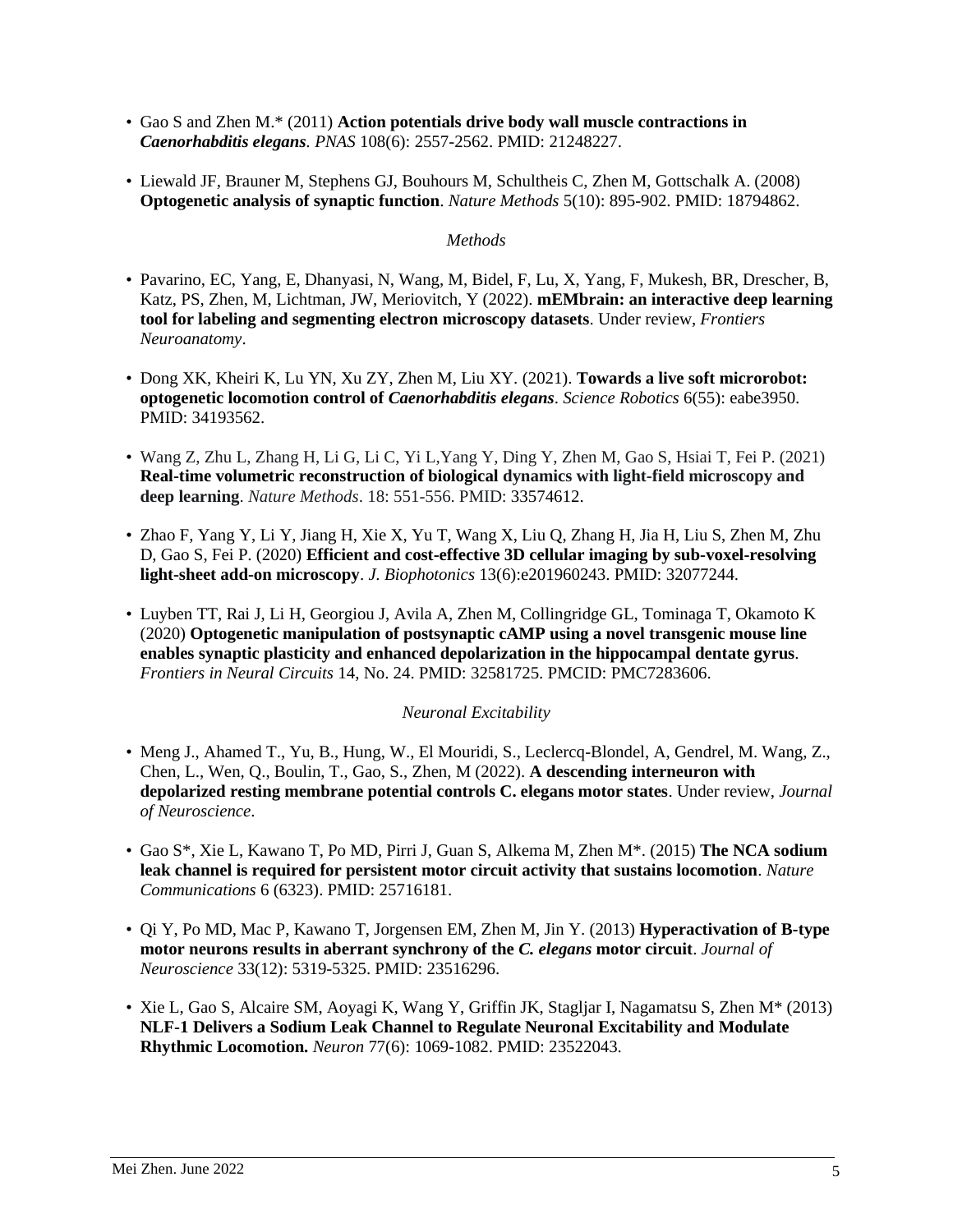- Bouhours M, Po MD, Gao S, Hung W, Li H, Georgiou J, Roder JC, Zhen M\* (2011) **A Co-operative Regulation of Neuronal Excitability by UNC-7 Innexin and NCA/NALCN Leak Channel.**  *Molecular Brain* 4:16. PMID: 21489288.
- Sancar F, Touroutine D, Gao S, Oh HJ, Gendrel M, Bessereau JL, Kim H, Zhen M, Richmond JE. (2011) **The dystrophin-associated protein complex maintains muscle excitability by regulating Ca(2+)-dependent K(+) (BK) channel localization**. *Journal of Biological Chemistry* 286(38): 33501-10. PMID: 21795674.
- Yeh E, Ng S, Zhang M, Bouhours M, Wang Y, Wang M, Hung W, Aoyagi K, Melnik-Martine, K, Li M, Liu F, Schafer WR, Zhen M\* (2008) **A putative cation channel, NCA-1, and a novel protein, UNC-80, transmit neuronal activity in** *C. elegans***.** *PLoS Biology* 6(3) e55. PMID: 18336069.

#### *Neural Development and Synaptic Transmission*

- Tien C, Yu B, Huang M, Stepien K, Sugita K, Xie X, Han L, Monnier P, Zhen M, Rizo J, Gao S, Sugita S. (2020). **Open syntaxin overcomes synaptic transmission defects in diverse** *C. elegans* **exocytosis mutants**. *Nature Communications* 11(5516). PMID: 33139696.
- Huang YC, Pirri JK, Rayes D, Gao S, Mulcahy B, Grant J, Saheki Y, Francis MM, Zhen M, Alkema AJ. (2020) **Gain-of-function mutations in the UNC-2/CaV2α channel lead to hyperactivity and excitation-dominant synaptic transmission in** *Caenorhabditis elegans* eLife 2019; 8:e45905. PMID: 31364988.
- Park S, Bin NR, Yu B, et al. Feng ZP, Monnier P, Sun HS, Zhen M, Gao S, Rizo J, Sugita S. (2017) **UNC-18 and Tomosyn antagonistically control synaptic vesicle priming downstream of UNC-13 in** *C. elegans*. *J Neurosci*. 37(36): 8797-8815. PMID: 28821673.
- Opperman KJ, Mulcahy B, Giles AC, Risley M, Birnbaum RL, Tulgren ED, Dawson-Scully K, Zhen M, Grill B. (2017) **The HECT family ubiquitin ligase EEL-1 regulates neuronal function and development.** *Cell Reports* 19: 822-835. PMID: 28445732.
- Meng J, Ma X, Tao H, JPin X, Witvliet D, Zhu M, Dong M, Zhen M, Jin Y, Qi YB. (2017) **Myrf ER-Bound Transcription Factors Drive** *C. elegans* **Synaptic Plasticity via Cleavage-Dependent Nuclear Translocation**. *Developmental Cell* 41: 180-194. PMID: 28441531.
- Park S, Bin NR, Michael Rajah M, Kim B, Chou TC, Kang SY, Sugita K, Parsaud L, Smith M, Monnier PP, Ikura M, Zhen M, Sugita S. (2015) **Conformational states of syntaxin-1 govern the necessity of N-peptide binding in exocytosis of PC12 cells and** *Caenorhabditis elegans*. *[Mol Biol](http://www.ncbi.nlm.nih.gov/pubmed/?term=Conformational+states+of+syntaxin-1+govern+the+necessity+of+N-peptide+binding+in+exocytosis+of+PC12+cells+and+Caenorhabditis+elegans)  [Cell](http://www.ncbi.nlm.nih.gov/pubmed/?term=Conformational+states+of+syntaxin-1+govern+the+necessity+of+N-peptide+binding+in+exocytosis+of+PC12+cells+and+Caenorhabditis+elegans)* 27(4): 669-85. PMID: 26700321. PMCID: PMC4750926.
- Maro GS, Gao S, Olechwier AM, Hung WL, Liu M, Özkan E, Zhen M,\* Shen K\* (2015) **MADD-4/Punctin and Neurexin Organize the** *C. elegans* **GABAergic Postsynapses through Neuroligin**. *Neuron* 86: 1420-1432. PMID: 26028574.
- Wang J, Chitturi, J, Ge Q, Laskova V, Li X, Ding M, Zhen M,\* Huang X\*. (2015) **The** *C. elegans* **COE Transcription Factor UNC-3 Activates Lineage-Specific Apoptosis and Affects Neurite Growth**. *Development* 142(8): 1447-57. PMID: 25790851.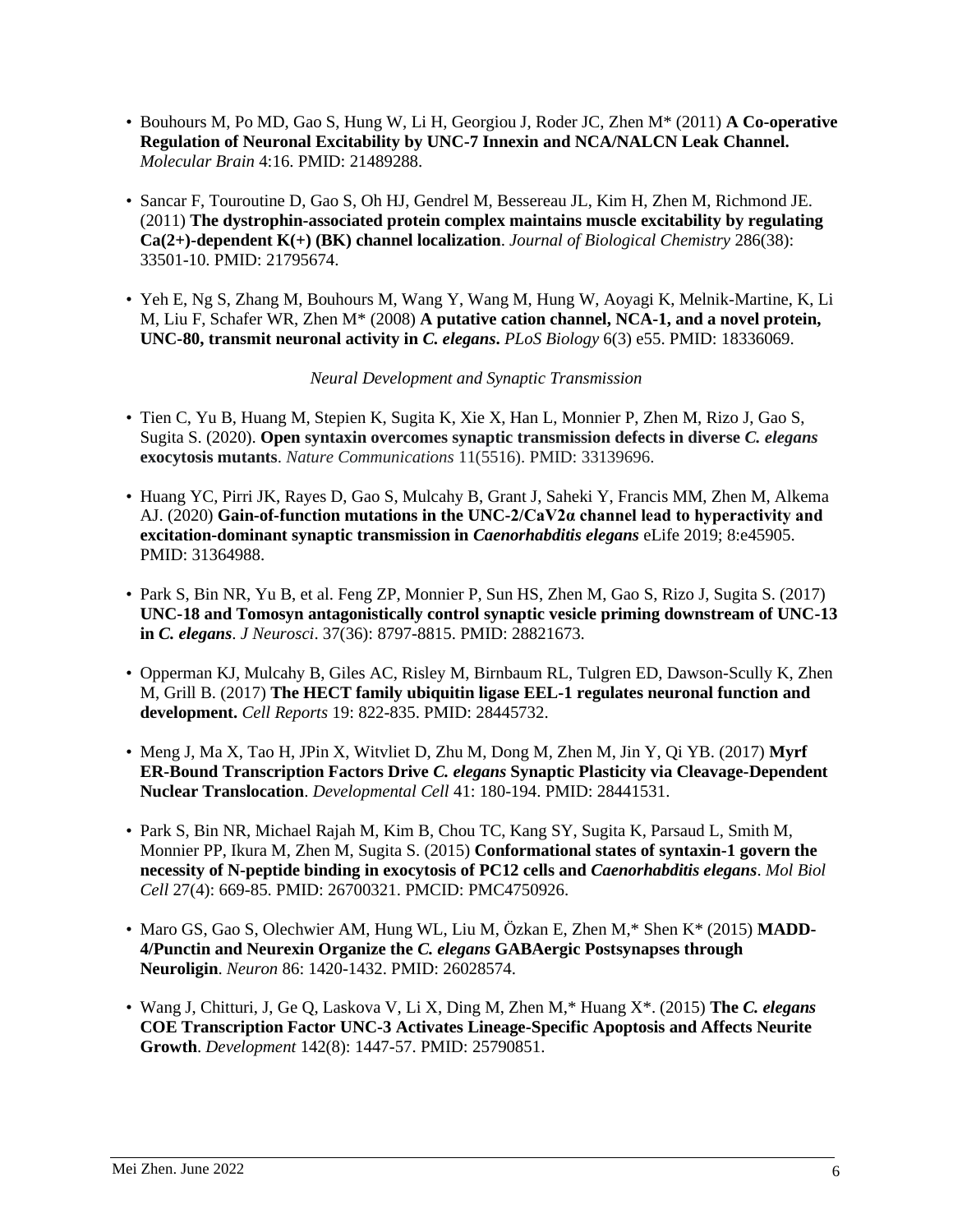- Norris AD, Gao S, Norris ML, Ray D, Ramani AK, Fraser AG, Morris Q, Hughes TR, Zhen M\*, Calarco, JA\*. (2014) **A Pair of RNA-Binding Proteins Controls Networks of Splicing Events Contributing to Specialization of Neural Cell Types**. *Molecular Cell* 54(6): 946-59. PMID: 24910101.
- Hung WL, Hwang, C, Gao S, Liao EH, Chitturi J, Wang Y, Li H, Stigloher C, Bessereau JL, Zhen M.\* (2013) **Attenuation of Insulin Signaling Contributes to FSN-1-mediated Regulation of Synapse Development**. *EMBO J*. 32(12): 1745-1760. PMID: 23665919.
- Najarro EH, Wong L, Zhen M, Carpio EP, Goncharov A, Garriga G, Lundquist EA, Jin Y, Ackley BD. (2012) *C. elegans* **Flamingo Cadherin FMI-1 Regulates GABAergic Neuronal Development.** *Journal of Neuroscience* 32(12): 4196-211. PMID: 22442082.
- Po MD\*, Calarco JA\*, Zhen M\*. (2012) **Releasing the inner inhibition for axon regeneration**. *Neuron* 73(2): 207-9. PMID: 22284174.
- Stigloher C, Zhan H, Zhen M, Richmond J, Bessereau JL. (2011) **The presynaptic dense projection of the** *Caenorhabiditis elegans* **cholinergic neuromuscular junction localizes synaptic vesicles at the active zone through SYD-2/liprin and UNC-10/RIM-dependent interactions.** *Journal of Neuroscience* 31(12): 4388-4396. PMID: 21430140.
- Kim JS\*, Hung W, Zhen M\*. (2010) **The Long and the Short of SAD-1 Kinase**. *Communicative and Integrative Biology* 3(3): 1-5. PMID: 20714407.
- Po MD, Hwang C, Zhen M\*. (2010) **PHRs: bridging axon guidance, outgrowth and synapse development**. *Current Opinion in Neurobiology* 20(1): 100-7. PMID: 20079626.
- Kim JSM, Hung W, Narbonne P, Roy R, Zhen M\*. (2010) *C. elegans* **STRADα and SAD Cooperatively Regulate Neuronal Polarity and Synaptic Organization**. *Development* 137(1): 93- 102. PMID: 20023164.
- Yeh E, Kawano T, Ng S, Fetter R, Hung W, Wang Y, Zhen M\* (2009) *C. elegans* **Innexins Regulate Active Zone Differentiation**. *Journal of Neuroscience* 29(16): 5207-17. PMID: 19386917.
- Calarco JA, Superina S, O'Hanlon D, Gabut M, Raj B, Pan Q, Skalska U, Clarke L, Gelinas D, van der Kooy D, Zhen M, Ciruna B, Blencowe BJ. (2009) **Regulation of vertebrate nervous system alternative splicing and development by an SR-related protein**. *Cell* 138(5): 898-910. PMID: 19737518.
- Kim JS, Lilley BN, Zhang C, Shokat KM, Sanes JR, Zhen M\* (2008) **A chemical-genetic strategy reveals distinct temporal requirements for SAD-1 kinase in neuronal polarization and synapse formation**. *Neural Development* 3(1): 23. PMID: 18808695.
- Li C, Inglis PN, Leitch CC, Efimenko E, Zaghoul NA, Mok CA, Davis EE, Bialas N, Healey MP, Heon E, Zhen M, Swoboda P, Katsanis N, Leroux MR (2008) **An Essential role for DYF-11/MIP-T3 in assembling functional intraflagellar transport complexes.** *PLoS Genetics* 4(3): e1000044. PMID: 18369462.
- Wang W, Bouhours M, Gracheva EO, Liao EH, Xu K, Sengar A, Xin X, Roder J, Boone C, Richmond JE, Zhen M and Egan SE (2008) **ITSN-1 Controls Vesicle Recycling at the Neuromuscular Junction and Functions in Parallel with DAB-1.** *Traffic* 9(5): 742–54. PMID: 18298590.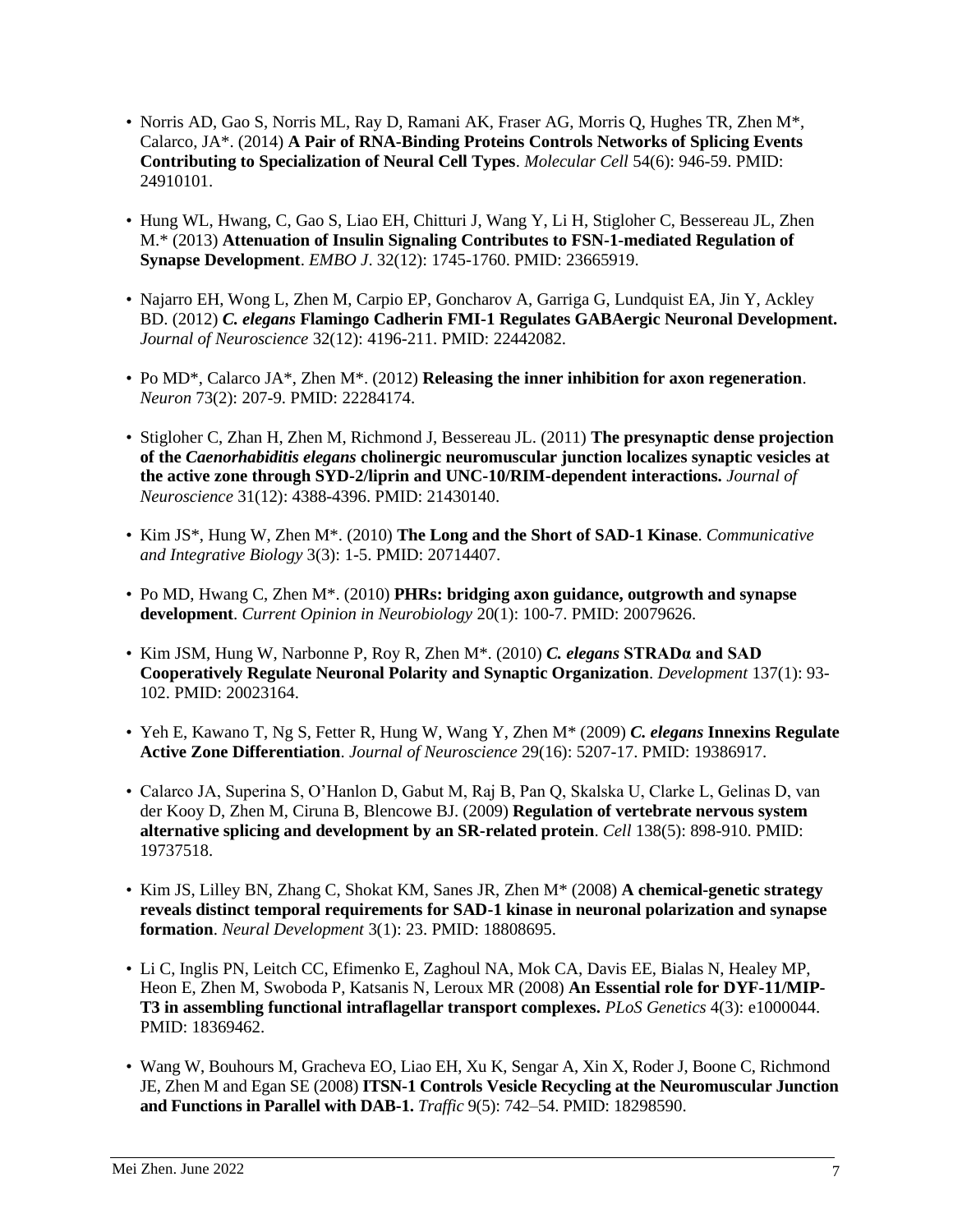- Kim JSM and Zhen M. (2008) **Neuronal polarity**. *Encyclopedia of Neuroscience*, Springer-Verlag.
- Hung W, Hwang C, Po MD, Zhen M\* (2007) **Neuronal polarity is regulated by a direct interaction between a scaffolding protein, Neurabin, and a presynaptic SAD-1 kinase in**  *Caenorhabditis elegans*. *Development* 134(2): 237-249. PMID: 17151015.
- Patel MR, Lehrman EK, Poon VY, Crump JG, Zhen M, Bargmann CI, Shen K. (2006) **Hierarchical assembly of presynaptic components in defined** *C. elegans* **synapses***. Nature Neuroscience* 9(12): 1488-1498. PMID: 17115039.
- Wang Y, Gracheva EO, Richmond J, Kawano T, Couto JM, Calarco JA, Vijayaratnam V, Jin Y, Zhen M\* (2006) **The C2H2 zinc-finger protein SYD-9 is a putative post-transcriptional regulator for synaptic transmission**. *PNAS* 103(27): 10450-10455. PMID: 16803962.
- Zhen M. (2006) **Presynaptic terminal differentiation**. In *Protein Trafficking in Neurons*. (A.J. Bean, Ed.) London: Elsevier Academic Press. Pages 75-96.
- Yeh E, Kawano T, Weimer RM, Bessereau JL, Zhen M\* (2005) **Identification of genes involved in synaptogenesis using a fluorescent active zone marker in** *C. elegans*. *Journal of Neuroscience* 25(15): 3833-41. PMID: 15829635.
- Liao EH, Hung W, Abrams B, Zhen M\* (2004) **An SCF-like ubiquitin ligase complex that controls presynaptic differentiation**. *Nature* 430 (6997): 345-50. PMID: 15208641.
- Zhen M.\* and Jin. Y.\* (2004) **Presynaptic terminal differentiation: transport and assembly**. *Current Opinion in Neurobiology* 14(3): 280-7. PMID: 15194107.
- Crump JG, Zhen M, Jin Y, Bargmann CI. (2001) **The SAD-1 kinase regulates presynaptic vesicle clustering and axon termination**. *Neuron* 29(1): 115-29. PMID: 11182085.
- Zhen M, Huang X, Bamber B, Jin Y. (2000) **Regulation of presynaptic terminal organization by**  *C. elegans* **RPM-1, a putative guanine nucleotide exchanger with a Ring-H2 finger domain**. *Neuron* 26(2): 331-43. PMID: 10839353.
- Zhen M, and Jin Y (1999) **The liprin protein SYD-2 regulates the differentiation of presynaptic termini in** *C. elegans***.** *Nature* 401(6751): 371-5. PMID: 10517634.

#### *Diseases and Stem Cells*

- Varga BV, Faiz M, Yang H, Pivonkova H, Gao S, Khelifi G, Linderoth E, Zhen M, Hussein SM, Nagy A. (2022). **Signal requirement for cortical potential of transplantable human neuroepithelial stem cells.** *Nature Communications* 13(2844). PMID:35606347.
- Markert SM, Skoruppa M, Yu B, Mulcahy, B, Zhen, M, Gao S, Sendtner M, and Stigloher C. (2020) **Overexpression of an ALS-associated FUS mutation in** *C. elegans* **disrupts NMJ morphology and leads to defective neuromuscular transmission**. *Biology Open* 9(12):bio055129. PMID: 33148607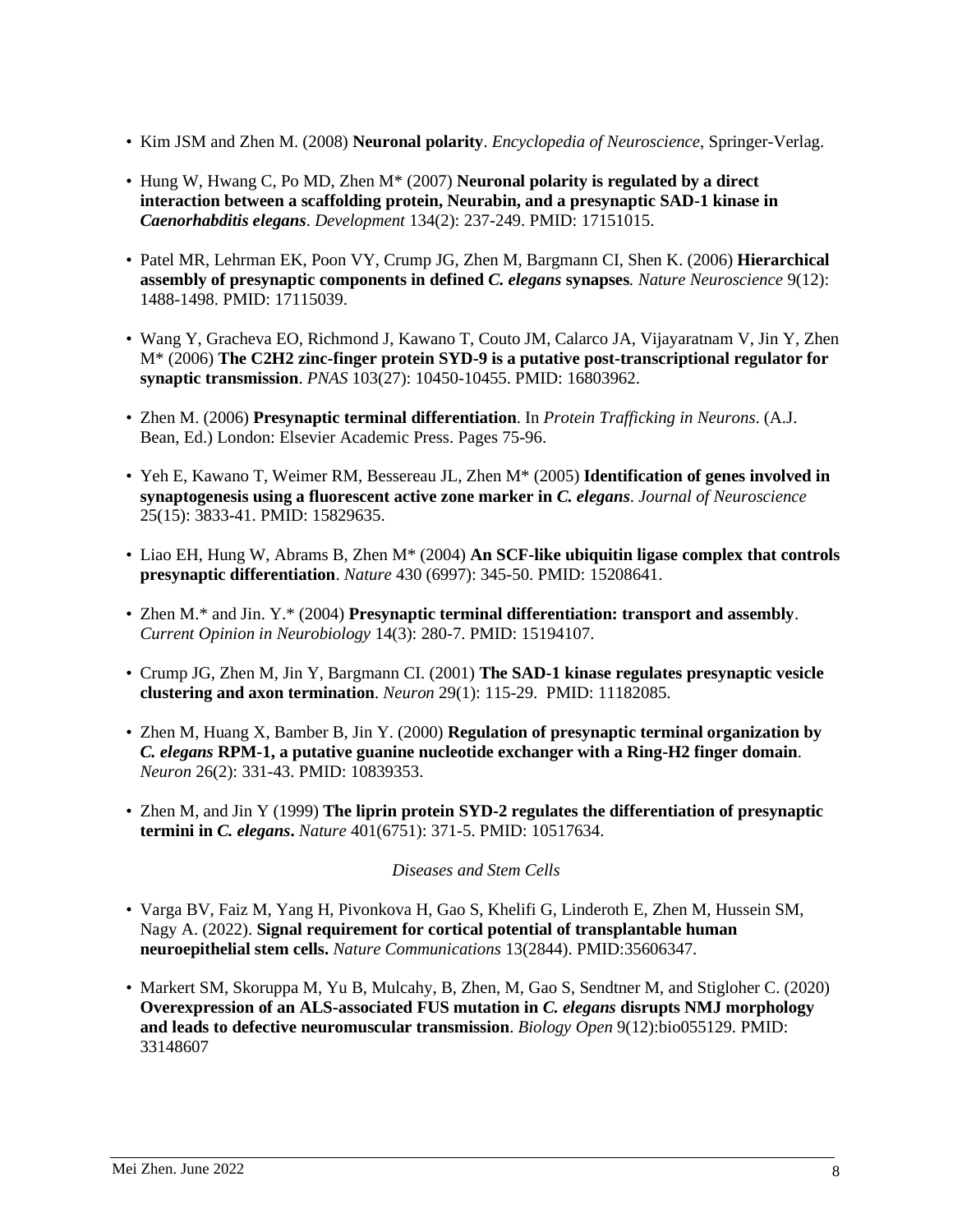- Bakooshli MA, Lippmann ES, Mulcahy B, Tung K, Pegoraro E, Ahn H, Ginsberg H, Zhen M, Ashton R, Gilbert PM. (2019) **A 3D model of human skeletal muscle innervated with stem cell-derived motor neurons enables epsilon-subunit targeted Myashtenic Syndrome studies**. *eLife*  2019;8:e4453. PMID: 31084710
- Chitturi J, Hung W, Abdel Rahman AM, Lim MA, Calarco JA, Baran R, Huang X, Dennis J, Zhen M.\* (2018) **The UBR-1 ubiquitin ligase regulates glutamate metabolism to generate coordinated motor patters in** *Caenorhabditis elegans. PLoS Genetics* 14(4): e1007303[. PMID: 29649217.](https://www-ncbi-nlm-nih-gov.myaccess.library.utoronto.ca/pubmed/?term=The+UBR-1+Ubiquitin+Ligase+Regulates+Glutamate+Metabolism)
- Murakami T, Qamar S, Lin JQ, Schierle GS, Rees E, Miyashita A, Costa AR, Dodd RB, Chan FT, Michel CH, Kronenberg-Versteeg D, Li Y, Yang SP, Wakutani Y, Meadows W, Ferry RR, Dong L, Tartaglia GG, Favrin G, Lin WL, Dickson DW, Zhen M, Ron D, Schmitt-Ulms G, Fraser P, Shneider NA, Holt C, Vendruscolo M, Kaminski CF, St George-Hyslop P. (2015) **ALS/FUS mutations induce irreversible hydrogel-like assemblies that impede RNP granule function**. *Neuron* 88: 678- 90. PMID: 26526393.
- Aoyagi K, Hamdan FF, Xie L, Nagamatsu S, Rouleau GA, Rossignol E\*, Zhen M\*, Michaud JL\*. (2015) **A gain-of-function mutation in NALCN in a child with intellectual disability, ataxia and congenital arthrogryposis***. Human Mutation* 36(8): 753-57. PMID: 25864427.
- Murakami T, Yang SP, Xie L, Kawano T, Fu, D, Mukai A, Bohm C, Chen F, Robertson J, Suzuki H, Tartaglia GG, Vendruscolo M, Kaminski Schierle, GD, Chan FT, Monoley A, Crowther D, Kaminski CF, Zhen M, St George-Hyslop P\*. (2012) **ALS mutations in FUS cause neuronal dysfunction and death in** *C. elegans* **by a dominant gain-of-function mechanism**. *Human Molecular Genetics* 21(1): 1-9. PMID: 21949354.
- Mok CA, Healey MP, Shekhar T, Leroux MR, Heon E\*, Zhen M\*. (2011) **[Mutations in a](about:blank)  [Guanylate Cyclase GCY-35/GCY-36 Modify Bardet-Biedl Syndrome-Associated Phenotypes in](about:blank)**  *[Caenorhabditis elegans](about:blank)*. *PLoS Genetics* 7(10): e1002335. PMID: 22022287.
- Souza RP\*, Rosa DV, Romano-Silva MA, Zhen M, Meltzer HY, Lieberman JA, Remington G, Kennedy JL, Wong AH\*. (2011) **Lack of association of NALCN genetic variants with schizophrenia.** *Psychiatry Res.* 185(3): 450-2. PMID: 20674038.
- Mok CA\*, Heon E, Zhen M\*. (2010) **Ciliary dysfunction and obesity**. *Clinical Genetics* 77(1): 18- 27. PMID: 19968672.

### *Roots, Fun, and Friendships*

- Lant B, Yu B, Goudreault M, Holmyard D, Knight JDR, Xu P, Zhao L, Chin K, Zhen M, Gingras AC, Derry WB. (2015) **CCM-3/STRIPAK promotes seamless tube extension through endosome recycling**. *Nature Communications* 6 (6449). PMID: 25743393.
- Hung WL, Wang Y, Chitturi J, Zhen M\*. (2014) **A** *C. elegans* **Developmental Decision Requires Insulin Signaling-Mediated Neuron-Intestine Communication**. *Development* 141(8): 1767-79. PMID: 24671950.
- Calarco JA, Zhen M, Blencowe BJ. (2011) **Networking in a global world: establishing functional connections between splicing regulators and their target transcripts**. *RNA* 17(5): 775-91. PMID: 21415141.